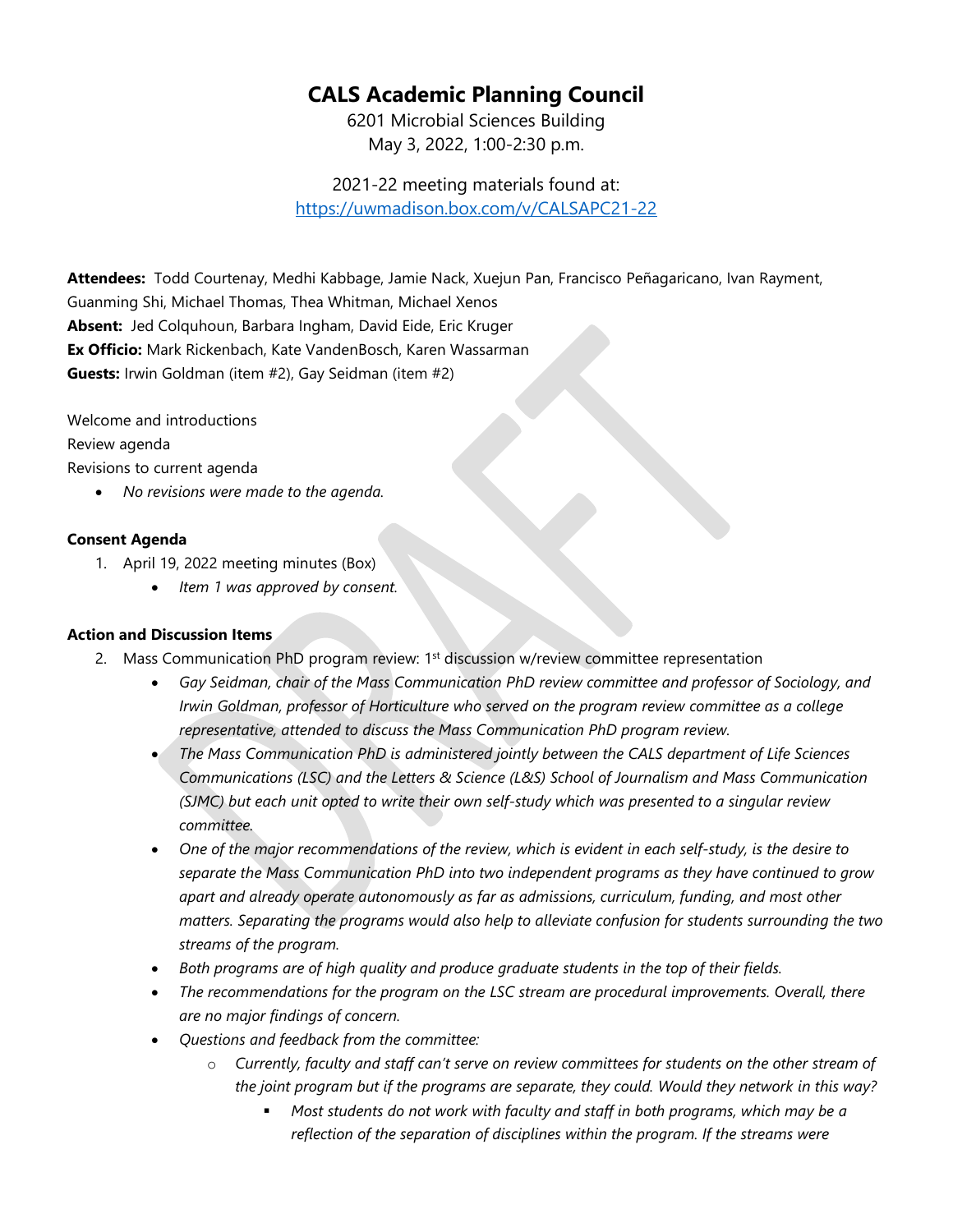*different programs, the faculty and staff from the opposite discipline may be good outside members of a review committee.*

- o *What are the hurdles of creating two programs?*
	- *To create a new program, there would first be a Notice of Intent (NOI) to plan the proposal which would go across system for comment, followed by a full proposal with departmental and college level approvals. That needs to pass through the Graduate Faculty Executive Committee, the University Academic Planning Council, and the Board of Regents, to be formally recognized as a new program option. There also is a reading at the Faculty Senate following Board of Regents approval.*
	- *Generally, the biggest complication when creating a new program is figuring out what the program should be but in this circumstance there are already two functioning, clearly separate and independent programs with different interests.*
	- *While the pathway to two separate programs isn't short, it is attainable. The NOI may be ready in fall 2022 and the earliest possible formal recognition of this program would be fall 2023, but that would be without an admissions cycle, as you cannot advertise or admit students to a program that is not yet fully approved.*
- o *Of 77 graduate students in the current program, only 13 are in LSC. How would the future split of these programs impact LSC, especially pertaining to the program size and the student experience?* 
	- *The enrollment size of the LSC program is comparable across the graduate programs in the college.*
	- *As LSC is committed to fully funding their PhD students, the size of the program may be relative to what they feel they can comfortably fund.*
- o *Will the current program stop accepting students and graduate them from the program before moving to two new programs?*
	- *Yes, though students in the current program may be able to opt to transfer into one of the new programs if they wanted.*
- o *Is there a potential gap where students couldn't enter either program?*
	- *No, the programs will overlap until discontinuation is complete.*
- o *Was there discussion of the titles of the future programs?*
	- *No, that was not in the purview of the program review committee and will be determined later.*
- 3. Remaining APC discussion on Mass Communication PhD program review
	- *The momentum to separate the SJMC and LSC streams into two programs and the discussed pathway above is not yet decided. The program review needs be completed first and then there will be future discussion about next steps.*
	- *Questions for the department:*
		- o *Is there capacity to grow the size of the graduate program from the current size? What would be the impacts?*
		- o *What do you envision for the future of a stand-alone LSC Mass Communications PhD program?*

## **Informational Items and Announcements**

- 4. Extension future faculty governance and funding models working group
	- *Now that the Division of Extension is part of UW-Madison, Chancellor Blank would like to unify the approach for tenure.*